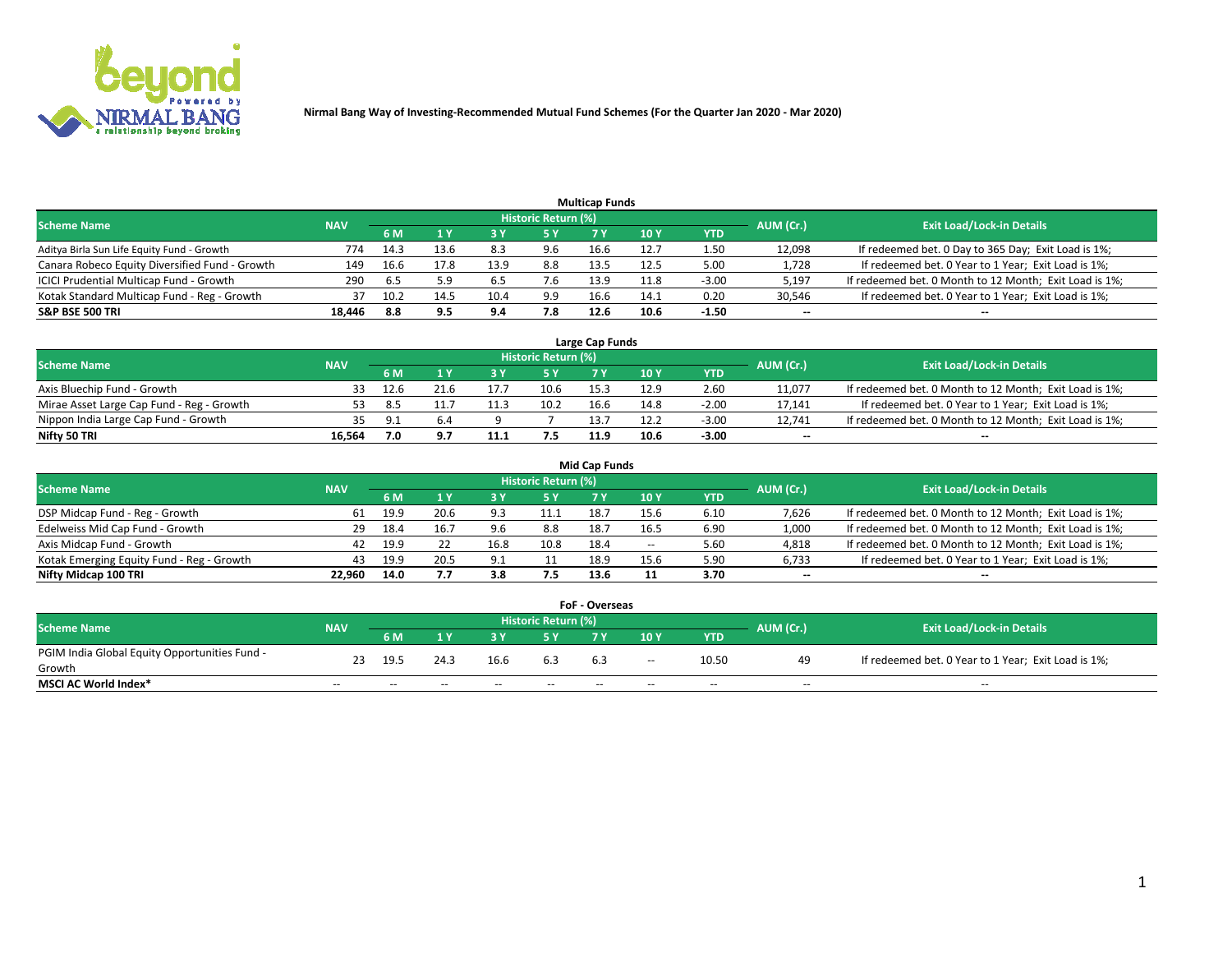

| Large & Midcap                                   |            |      |      |       |                     |      |           |                                  |                          |                                                     |  |  |  |  |
|--------------------------------------------------|------------|------|------|-------|---------------------|------|-----------|----------------------------------|--------------------------|-----------------------------------------------------|--|--|--|--|
| <b>Scheme Name</b>                               | <b>NAV</b> |      |      |       | Historic Return (%) |      | AUM (Cr.) | <b>Exit Load/Lock-in Details</b> |                          |                                                     |  |  |  |  |
|                                                  |            | 6 M  |      |       | 5 Y                 |      | 10Y       | YTD.                             |                          |                                                     |  |  |  |  |
| Canara Robeco Emerging Equities - Growth         | 103        | 19.9 |      |       | 12.3                |      | 19.3      | 6.70                             | 5,626                    | If redeemed bet. 0 Year to 1 Year; Exit Load is 1%; |  |  |  |  |
| Invesco India Growth Opportunities Fund - Growth |            |      |      |       | 9.3                 | 15.2 |           | 1.60                             | 2,447                    | If redeemed bet. 0 Year to 1 Year; Exit Load is 1%; |  |  |  |  |
| Principal Emerging Bluechip Fund - Growth        | 113        | 18.4 | 16.8 | $Q$ . | 10.9                | 19.6 | 15.3      | 4.60                             | 2,202                    | If redeemed bet. 0 Year to 1 Year; Exit Load is 1%; |  |  |  |  |
| NIFTY Large Midcap 250 TRI                       | 478.       | 11.8 | 10.7 | 9.3   | 8.9                 | 14.5 | 11.9      | 0.80                             | $\overline{\phantom{a}}$ | $- -$                                               |  |  |  |  |

| <b>Focused Funds</b>             |            |      |      |      |                     |      |       |         |           |                                                        |  |  |  |
|----------------------------------|------------|------|------|------|---------------------|------|-------|---------|-----------|--------------------------------------------------------|--|--|--|
| <b>Scheme Name</b>               | <b>NAV</b> |      |      |      | Historic Return (%) |      |       |         |           | <b>Exit Load/Lock-in Details</b>                       |  |  |  |
|                                  |            | 6 M  |      |      |                     |      | 10 Y  | YTD     | AUM (Cr.) |                                                        |  |  |  |
| Axis Focused 25 Fund - Growth    |            |      |      | 15.8 | 11.8                | 15.3 | $- -$ | 2.80    | 9.627     | If redeemed bet. 0 Month to 12 Month; Exit Load is 1%; |  |  |  |
| SBI Focused Equity Fund - Growth | 160        | 18.5 | 24.2 |      | 11.8                | 15.9 |       | 4.50    | 7.694     | If redeemed bet. 0 Year to 1 Year; Exit Load is 1%;    |  |  |  |
| <b>S&amp;P BSE 500 TRI</b>       | 18.446     | 8.8  | 9.5  | 9 A  | 7.8                 | 12.6 | 10.6  | $-1.50$ | $\sim$    | $- -$                                                  |  |  |  |

| <b>Small Cap Funds</b>                         |            |      |        |                     |     |                          |                 |            |                          |                                                     |  |  |  |  |
|------------------------------------------------|------------|------|--------|---------------------|-----|--------------------------|-----------------|------------|--------------------------|-----------------------------------------------------|--|--|--|--|
| <b>Scheme Name</b>                             | <b>NAV</b> |      |        | Historic Return (%) |     |                          |                 |            |                          | <b>Exit Load/Lock-in Details</b>                    |  |  |  |  |
|                                                |            | 6 M  |        |                     | 5 Y | <b>7 Y</b>               | 10 <sub>Y</sub> | <b>YTD</b> | AUM (Cr.)                |                                                     |  |  |  |  |
| Franklin India Smaller Companies Fund - Growth | 50         |      | 0.8    |                     | 5.9 | 17.3                     | 15.4            | 0.90       | 7,188                    | If redeemed bet. 0 Year to 1 Year; Exit Load is 1%; |  |  |  |  |
| HDFC Small Cap Fund - Growth                   | 39         | 5.0  | $-3.6$ | 7.4                 | 8.9 | 14.4                     | 11.9            | 1.60       | 9,872                    | If redeemed bet. 0 Year to 1 Year; Exit Load is 1%; |  |  |  |  |
| L&T Emerging Businesses Fund - Reg - Growth    | 23         | 7.2  | $-0.9$ | 4.8                 | 9.8 | $\overline{\phantom{a}}$ | $- -$           | 0.10       | 6,123                    | If redeemed bet. 0 Year to 1 Year; Exit Load is 1%; |  |  |  |  |
| SBI Small Cap Fund - Growth                    | 57         |      | 18.9   | 13.2                | 14  | 24.2                     | 19.1            | 6.40       | 3,493                    | If redeemed bet. 0 Year to 1 Year; Exit Load is 1%; |  |  |  |  |
| Nifty Smallcap 100 TRI                         | 7.411      | 12.9 | 2.9    | $-2.1$              | 2.4 | 9.8                      | 7.2             | 3.40       | $\overline{\phantom{m}}$ | $\overline{\phantom{a}}$                            |  |  |  |  |

## **ELSS Schemes (Tax Saving u/s 80-C)**

| <b>Scheme Name</b>                           | <b>NAV</b> |      |                         | <b>Historic Return (%)</b> |       |      |       |         | AUM (Cr.) | <b>Exit Load/Lock-in Details</b> |
|----------------------------------------------|------------|------|-------------------------|----------------------------|-------|------|-------|---------|-----------|----------------------------------|
|                                              |            | 6 M  | $\mathbf{1} \mathbf{V}$ | <b>3Y</b>                  | 5 Y   | 7 Y. | 10Y   | YTD     |           |                                  |
| Aditya Birla Sun Life Tax Relief 96 - Growth | 33         | 13.9 |                         | 10.2                       | 8.4   | 16.3 | 12.4  | 1.10    | 10,308    | Nil                              |
| Axis Long Term Equity Fund - Growth          | 51         | 15.U | 22.8                    | 15.4                       | 10.6  | 19.7 | 17.6  | 3.00    | 21,997    | Nil                              |
| Canara Robeco Equity Tax Saver Fund - Growth | 73.        | 17.9 | 19.7                    | 13.8                       | 8.9   | 14.1 | 13.1  | 6.10    | 1,033     | Nil                              |
| Invesco India Tax Plan - Growth              | 56         | 14.8 | 16.7                    |                            | 9.2   | 16.3 | 14.3  | 3.90    | 1,026     | Nil                              |
| Mirae Asset Tax Saver Fund - Reg - Growth    | 19         | 10.9 | 15.2                    | 13.5                       | $- -$ | --   | $- -$ | $-0.60$ | 3,293     | Nil                              |
| S&P BSE 200 TRI                              | 5,958      | -8.3 | 9.8                     | 10                         | 7.9   | 12.7 | 10.8  | $-2.00$ | $\sim$    | $- -$                            |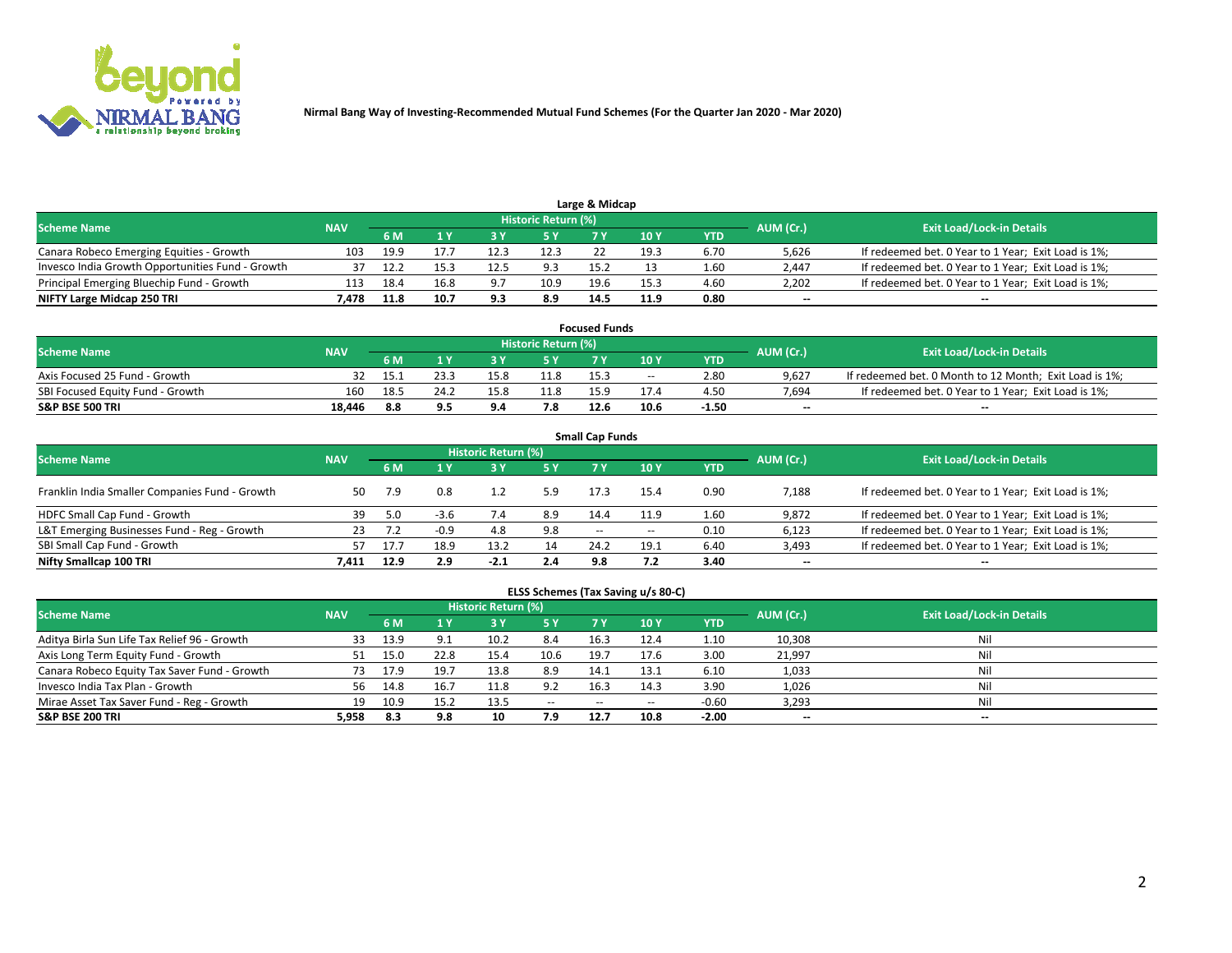

| <b>Contra/Value Fund</b><br>Historic Return (%) |            |      |      |     |     |      |      |         |           |                                                     |  |  |  |  |
|-------------------------------------------------|------------|------|------|-----|-----|------|------|---------|-----------|-----------------------------------------------------|--|--|--|--|
| <b>Scheme Name</b>                              | <b>NAV</b> | 6 M  |      |     | 5 Y | 7 V  | 10Y  | YTD     | AUM (Cr.) | <b>Exit Load/Lock-in Details</b>                    |  |  |  |  |
| Kotak India EQ Contra Fund - Reg - Growth       |            | 9.7  |      |     | 8.6 | 13.1 |      | 0.70    | 900       | If redeemed bet. 0 Year to 1 Year; Exit Load is 1%; |  |  |  |  |
| Invesco India Contra Fund - Growth              |            | 14.0 | L3.5 |     | 9.9 | 17.3 | 13.4 | 3.40    | 4,751     | If redeemed bet. 0 Year to 1 Year; Exit Load is 1%; |  |  |  |  |
| UTI Value Opportunities Fund - Growth           | 66         | 14.2 | 14.1 |     |     |      | 11.3 | 1.60    | 4,635     | If redeemed bet. 0 Year to 1 Year; Exit Load is 1%; |  |  |  |  |
| Nippon India Value Fund - Growth                |            | 10.8 | 10.6 | 8.8 | 7.3 | 13.3 |      | 0.30    | 3,114     | If redeemed bet. 0 Year to 1 Year; Exit Load is 1%; |  |  |  |  |
| <b>S&amp;P BSE 500 TRI</b>                      | 18.446     | 8.8  | 9.5  | 9.4 | 7.8 | 12.6 | 10.6 | $-1.50$ | $\sim$    | $- -$                                               |  |  |  |  |

|                                                                           |            |      |      |                     |      | Sector/Thematic |               |            |           |                                                        |
|---------------------------------------------------------------------------|------------|------|------|---------------------|------|-----------------|---------------|------------|-----------|--------------------------------------------------------|
| <b>Scheme Name</b>                                                        | <b>NAV</b> |      |      | Historic Return (%) |      |                 |               |            | AUM (Cr.) | <b>Exit Load/Lock-in Details</b>                       |
|                                                                           |            | 6 M  | 1 Y  | 73 Y                | 15 Y | 7 Y             | 10Y           | <b>YTD</b> |           |                                                        |
| Canara Robeco Consumer Trends Fund - Reg -<br>Growth                      | 45         | 19.4 | 21.4 | 14.7                | 11.8 | 16.4            | 15.8          | 5.40       | 388       | If redeemed bet. 0 Year to 1 Year; Exit Load is 1%;    |
| Mirae Asset Great Consumer Fund - Growth                                  | 38         | 15.3 | 14.9 | 14.9                | 11.1 | 16.7            | $\sim$ $\sim$ | 1.00       | 1,004     | If redeemed bet. 0 Year to 1 Year; Exit Load is 1%;    |
| <b>ICICI Prudential Technology Fund - Growth</b>                          | 62         | 3.5  |      | 15.2                | 7.2  | 16.1            | 15.9          | 6.40       | 418       | If redeemed bet. 0 Day to 15 Day; Exit Load is 1%;     |
| Nippon India Pharma Fund - Growth                                         | 160        | 15.7 | 7.6  | 5.7                 | 4.6  | 13.5            | 14.1          | 5.20       | 2,451     | If redeemed bet. 0 Year to 1 Year; Exit Load is 1%;    |
| BNP Paribas India Consumption Fund - Reg - Growth                         | 14         | 20.1 | 29.5 | $- -$               | --   | --              | $- -$         | 6.80       | 499       | If redeemed bet. 0 Month to 12 Month; Exit Load is 1%; |
| ICICI Prudential Banking and Financial Services Fund -<br>Retail - Growth | 68         | 11.7 | 16.7 | 11.3                | 12.7 | 17.7            | 17.1          | $-2.30$    | 3,615     | If redeemed bet. 0 Day to 15 Day; Exit Load is 1%;     |
| <b>S&amp;P BSE 500 TRI</b>                                                | 18,446     | 8.8  | 9.5  | 9.4                 | 7.8  | 12.6            | 10.6          | $-1.50$    | --        | $\overline{\phantom{a}}$                               |

| <b>Dynamic Asset Allocation Funds</b>                      |            |     |      |                     |                          |       |                 |            |                          |                                                          |  |  |  |
|------------------------------------------------------------|------------|-----|------|---------------------|--------------------------|-------|-----------------|------------|--------------------------|----------------------------------------------------------|--|--|--|
| <b>Scheme Name</b>                                         | <b>NAV</b> |     |      | Historic Return (%) |                          |       |                 |            | AUM (Cr.)                | <b>Exit Load/Lock-in Details</b>                         |  |  |  |
|                                                            |            | 6 M |      | 3 <sup>1</sup>      | 5 Y                      | 7 Y   | 10 <sub>Y</sub> | <b>YTD</b> |                          |                                                          |  |  |  |
| ICICI Prudential Balanced Advantage Fund - Reg -<br>Growth | 38         | 7.6 | 11.3 | 8.5                 | 8.4                      | 12.2  | 12.2            | $-0.40$    | 28,853                   | If redeemed bet. 0 Year to 1 Year; Exit Load is 1%;      |  |  |  |
| Invesco India Dynamic Equity Fund - Growth                 | 31         | 6.7 | 10.7 | 7.9                 |                          | 12    | 10.6            | 1.40       | 870                      | If redeemed bet. 0 Month to 3 Month; Exit Load is 0.25%; |  |  |  |
| Nippon India Balanced Advantage Fund - Growth              | 95         | 6.6 | 9.6  | 8.2                 | 6.8                      | 11.9  | 11.2            | 1.10       | 2,884                    | If redeemed bet. 0 Month to 12 Month; Exit Load is 1%;   |  |  |  |
| HDFC Balanced Advantage Fund - Growth                      | 196        | 4.0 | 6.4  | -8.1                | 7.7                      | 11.5  | 10.9            | $-3.00$    | 44,151                   | If redeemed bet. 0 Year to 1 Year; Exit Load is 1%;      |  |  |  |
| SBI Dynamic Asset Allocation Fund - Reg - Growth           | 14         | 2.5 | 2.9  |                     | $\overline{\phantom{a}}$ | $- -$ | --              | $-2.70$    | 664                      | If redeemed bet. 0 Month to 12 Month; Exit Load is 1%;   |  |  |  |
| NIFTY 50 Hybrid Composite Debt 65:35 Index                 | 10,455     | 7.7 | 11.1 | 10.2                | 8                        | 10.9  | 10.1            | $-1.10$    | $\overline{\phantom{a}}$ | $\overline{\phantom{m}}$                                 |  |  |  |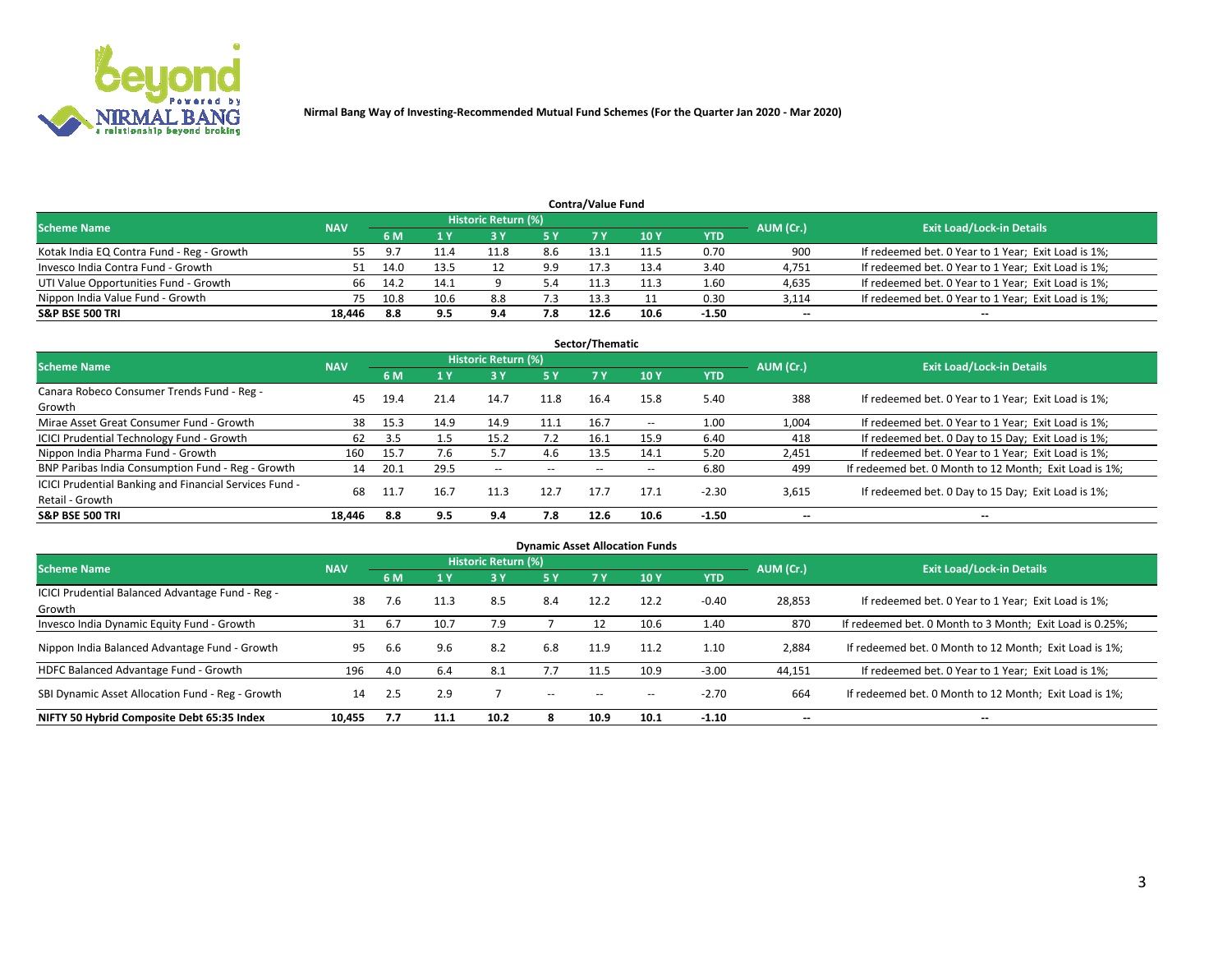

| <b>Hybrid Aggressive</b>                        |            |      |      |                     |       |       |                 |         |                          |                                                        |  |  |  |  |
|-------------------------------------------------|------------|------|------|---------------------|-------|-------|-----------------|---------|--------------------------|--------------------------------------------------------|--|--|--|--|
| <b>Scheme Name</b>                              | <b>NAV</b> |      |      | Historic Return (%) |       |       |                 |         | AUM (Cr.)                | <b>Exit Load/Lock-in Details</b>                       |  |  |  |  |
|                                                 |            | 6 M  |      |                     | 5 Y   | 7 Y   | 10 <sub>Y</sub> | YTD     |                          |                                                        |  |  |  |  |
| ICICI Prudential Equity & Debt Fund - Growth    | 136        | 6.2  | 8.1  | 6.4                 | 7.8   | 13.7  | 13.2            | $-3.10$ | 22,390                   | If redeemed bet. 0 Year to 1 Year; Exit Load is 1%;    |  |  |  |  |
| Mirae Asset Hybrid - Equity Fund - Reg - Growth |            |      |      | 9.8                 | $- -$ | $- -$ | $- -$           | $-1.40$ | 3,380                    | If redeemed bet. 0 Year to 1 Year; Exit Load is 1%;    |  |  |  |  |
| SBI Equity Hybrid Fund - Growth                 | 149        | 11.0 |      | 11.                 | 9.4   | 14.8  | 12.5            | 2.00    | 32,585                   | If redeemed bet. 0 Month to 12 Month; Exit Load is 1%; |  |  |  |  |
| Canara Robeco Equity Hybrid Fund - Growth       | 175        | 13.2 | 16.1 |                     | 9.4   | 14.1  |                 | 3.90    | 3,000                    | If redeemed bet. 0 Year to 1 Year; Exit Load is 1%;    |  |  |  |  |
| NIFTY 50 Hybrid Composite Debt 65:35 Index      | 10,455     |      | 11.1 | 10.2                |       | 10.9  | 10.1            | $-1.10$ | $\overline{\phantom{a}}$ | $- -$                                                  |  |  |  |  |

|                                            |            |           |                                  |     |      | <b>Arbitrage Fund</b> |      |        |                                                          |
|--------------------------------------------|------------|-----------|----------------------------------|-----|------|-----------------------|------|--------|----------------------------------------------------------|
| Scheme Name                                | <b>NAV</b> | AUM (Cr.) | <b>Exit Load/Lock-in Details</b> |     |      |                       |      |        |                                                          |
|                                            |            | 1 M       | ያ M                              | 6 M |      |                       | YTD  |        |                                                          |
| IDFC Arbitrage Fund - Reg - Growth         | 25.        | -4.8      |                                  |     | 6.1  | 6.1                   | 5.60 | 12.224 | If redeemed bet. 0 Month to 1 Month; Exit Load is 0.25%; |
| Kotak Equity Arbitrage Fund - Reg - Growth | 28         | 5.0       |                                  |     | -6.1 |                       | 5.70 | 17,856 | If redeemed bet. 0 Day to 30 Day; Exit Load is 0.25%;    |
| Nippon India Arbitrage Fund - Growth       | 20         |           |                                  |     | 6.1  |                       | 5.80 | 10.497 | If redeemed bet. 0 Month to 1 Month; Exit Load is 0.25%; |

|                                          |            |           |                                  |                          |                          | <b>Equity Saver</b> |        |            |                          |                                                        |
|------------------------------------------|------------|-----------|----------------------------------|--------------------------|--------------------------|---------------------|--------|------------|--------------------------|--------------------------------------------------------|
| Scheme Name                              | <b>NAV</b> | AUM (Cr.) | <b>Exit Load/Lock-in Details</b> |                          |                          |                     |        |            |                          |                                                        |
|                                          |            | 6 M       |                                  |                          |                          |                     | 10 Y   | <b>YTD</b> |                          |                                                        |
| Axis Equity Saver Fund - Reg - Growth    |            |           |                                  |                          | $\sim$                   | $- -$               | $\sim$ | 1.50       | 820                      | If redeemed bet. 0 Month to 12 Month; Exit Load is 1%; |
| Kotak Equity Savings Fund - Reg - Growth |            | ı.h       |                                  |                          |                          | $\sim$ $\sim$       | $\sim$ | 0.60       | 1,804                    | If redeemed bet. 0 Year to 1 Year; Exit Load is 1%;    |
| CRISIL Hybrid 50+50 - Moderate Index*    |            | --        | $-$                              | $\overline{\phantom{a}}$ | $\overline{\phantom{a}}$ | $\sim$              | --     | $- -$      | $\overline{\phantom{a}}$ | $-$                                                    |

| <b>Liquid Funds</b>              |            |      |     |                            |      |                          |            |                 |           |                                  |  |  |  |  |
|----------------------------------|------------|------|-----|----------------------------|------|--------------------------|------------|-----------------|-----------|----------------------------------|--|--|--|--|
| Scheme Name                      | <b>NAV</b> |      |     | <b>Historic Return (%)</b> |      |                          | <b>YTM</b> | Avg             | AUM (Cr.) | <b>Exit Load/Lock-in Details</b> |  |  |  |  |
|                                  |            | 1 W. | 2 W | 1 M                        | 3M   | 71 Y                     |            | <b>Maturity</b> |           |                                  |  |  |  |  |
| Axis Liquid Fund - Growth        | 2,180      |      |     |                            | 5.2  |                          | 5.38       | 0.10            | 33,800    | *Ref Footnote                    |  |  |  |  |
| IDFC Cash Fund - Reg - Growth    | 2,378      |      |     |                            |      |                          | 5.21       | 0.08            | 9,799     | *Ref Footnote                    |  |  |  |  |
| Kotak Liquid Fund - Reg - Growth | 3,978      | 4.9  |     |                            | ۰۰ ت |                          |            | 0.09            | 29,452    | *Ref Footnote                    |  |  |  |  |
| <b>CRISIL Liquid Fund Index</b>  | $\sim$     | 5.2  |     |                            | 5.6  | $\overline{\phantom{a}}$ | $-$        | $- -$           | $\sim$    | $\sim$                           |  |  |  |  |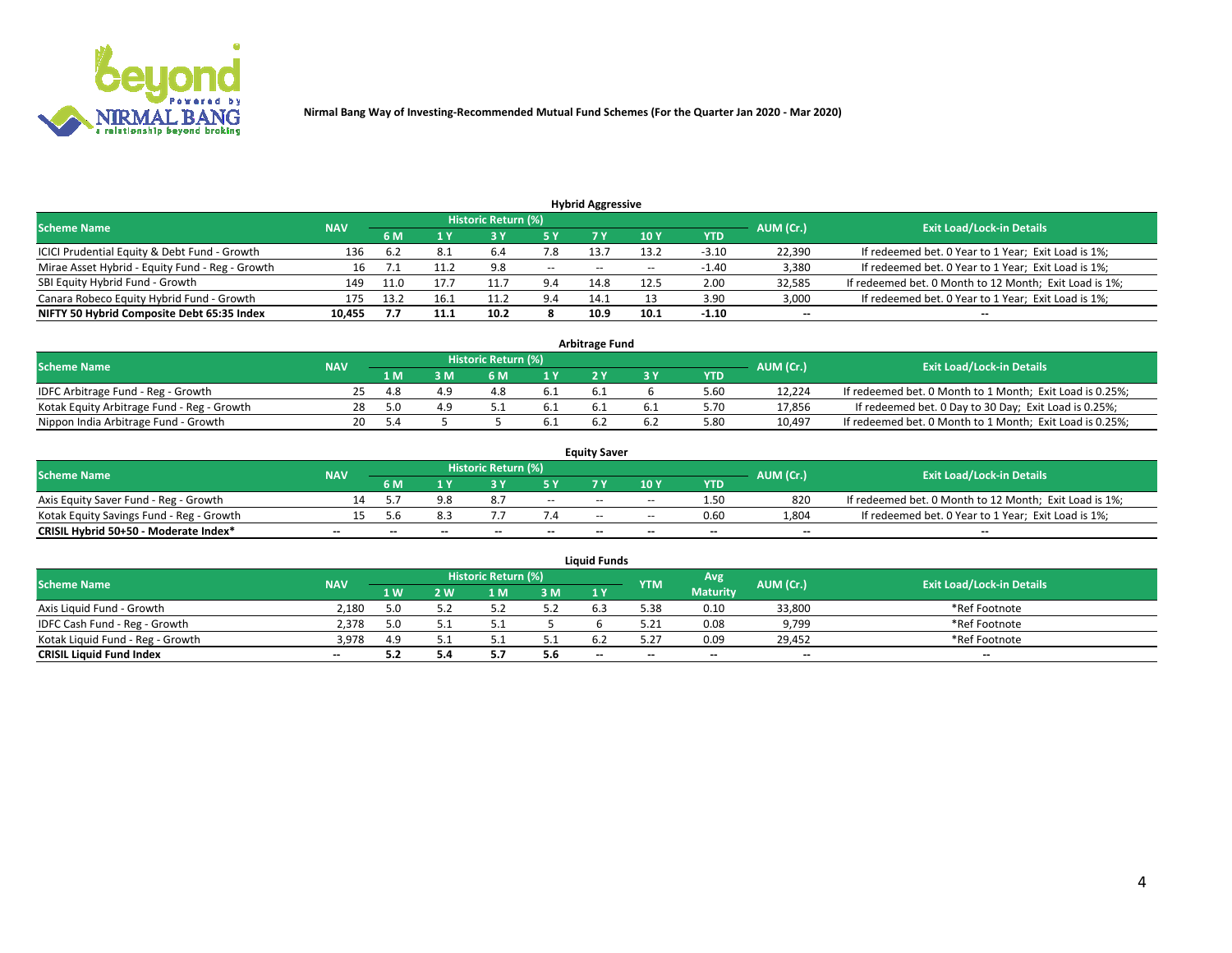

| <b>Ultra Short Fund</b>                       |            |      |     |                     |        |            |            |                 |           |                                  |  |  |  |  |
|-----------------------------------------------|------------|------|-----|---------------------|--------|------------|------------|-----------------|-----------|----------------------------------|--|--|--|--|
| <b>Scheme Name</b>                            | <b>NAV</b> |      |     | Historic Return (%) |        |            | <b>YTM</b> | Avg             | AUM (Cr.) | <b>Exit Load/Lock-in Details</b> |  |  |  |  |
|                                               |            | 1 M  | 3 M | 6 M                 | 1 Y    | <b>3 Y</b> |            | <b>Maturity</b> |           |                                  |  |  |  |  |
| IDFC Ultra Short Term Fund - Reg - Growth     |            | -6.0 |     |                     |        | $-$        | 5.83       | 0.46            | 5,468     | Nil                              |  |  |  |  |
| Sundaram Ultra Short Term Fund - Reg - Growth |            |      | 4.6 |                     | $\sim$ | --         | 5.75       | 0.40            | 339       | Nil                              |  |  |  |  |
| L&T Ultra Short Term Fund - Growth            |            | 58   |     |                     |        |            | 5.85       | 0.46            | 2,666     | Nil                              |  |  |  |  |
| <b>NIFTY Ultra Short Duration Debt Index</b>  | 4,037      | -6.4 | 6.1 | 6.5                 | 7.5    |            | $-$        | $-$             | $- -$     | $- -$                            |  |  |  |  |

| <b>Money Market Fund</b>                         |            |     |     |                     |        |    |            |                 |           |                                  |  |  |  |
|--------------------------------------------------|------------|-----|-----|---------------------|--------|----|------------|-----------------|-----------|----------------------------------|--|--|--|
| <b>Scheme Name</b>                               | <b>NAV</b> |     |     | Historic Return (%) |        |    | <b>YTM</b> | 'Avg            | AUM (Cr.) | <b>Exit Load/Lock-in Details</b> |  |  |  |
|                                                  |            | 1 M | 3 M | 6 M                 | 1 Y    | 3Y |            | <b>Maturity</b> |           |                                  |  |  |  |
| Aditya Birla Sun Life Money Manager Fund - Reg - | 268        |     |     | 6.5                 | 7.8    |    |            | 0.54            | 12,504    | Nil                              |  |  |  |
| Growth<br>Franklin India Savings Fund - Growth   |            | 6.3 | 5.6 | 6.6                 | 8.1    |    |            | 0.34            | 4,741     | Nil                              |  |  |  |
| Nippon India Money Market Fund - Growth          | 3,015      | 6.3 | 5.8 | 6.5                 | 7.8    |    | 5.81       | 0.35            | 4,540     | Nil                              |  |  |  |
| <b>CRISIL Liquid Fund Index</b>                  | $- -$      |     | 5.6 | 5.8                 | $\sim$ | -- | --         | $\sim$          | $\sim$    | $\sim$                           |  |  |  |

| <b>Short Term Fund</b>                          |            |        |     |                            |      |           |            |                 |           |                                  |  |  |  |  |
|-------------------------------------------------|------------|--------|-----|----------------------------|------|-----------|------------|-----------------|-----------|----------------------------------|--|--|--|--|
| <b>Scheme Name</b>                              | <b>NAV</b> |        |     | <b>Historic Return (%)</b> |      |           | <b>YTM</b> | Avg             | AUM (Cr.) | <b>Exit Load/Lock-in Details</b> |  |  |  |  |
|                                                 |            | 1 M    | 3 M | 6 M                        | 1Y   | <b>3Y</b> |            | <b>Maturity</b> |           |                                  |  |  |  |  |
| Axis Short Term Fund - Growth                   |            | 12.9   | 8.5 | 8.8                        | 10.4 |           | 6.63       | 2.20            | 4,939     | Nil                              |  |  |  |  |
| HDFC Short Term Debt Fund - Growth              | -23        | 15.3   | 10  | 9.8                        | 10.7 | 8.1       | 7.07       | 3.06            | 11,026    | Nil                              |  |  |  |  |
| IDFC Bond Fund - Short Term Plan - Reg - Growth | 41         | - 11.4 | 7.6 | 8.5                        | 10.1 |           | 6.62       | 2.21            | 11,979    | Nil                              |  |  |  |  |
| Kotak Bond Short Term Fund - Reg - Growth       | 38         | 14.0   | 8.4 | 8.7                        | 10.2 |           | 6.88       | 2.42            | 11,400    | Nil                              |  |  |  |  |
| L&T Short Term Bond Fund - Reg - Growth         |            | 12.5   |     | 8.2                        | 9.8  |           | 6.48       | 2.11            | 5,450     | Nil                              |  |  |  |  |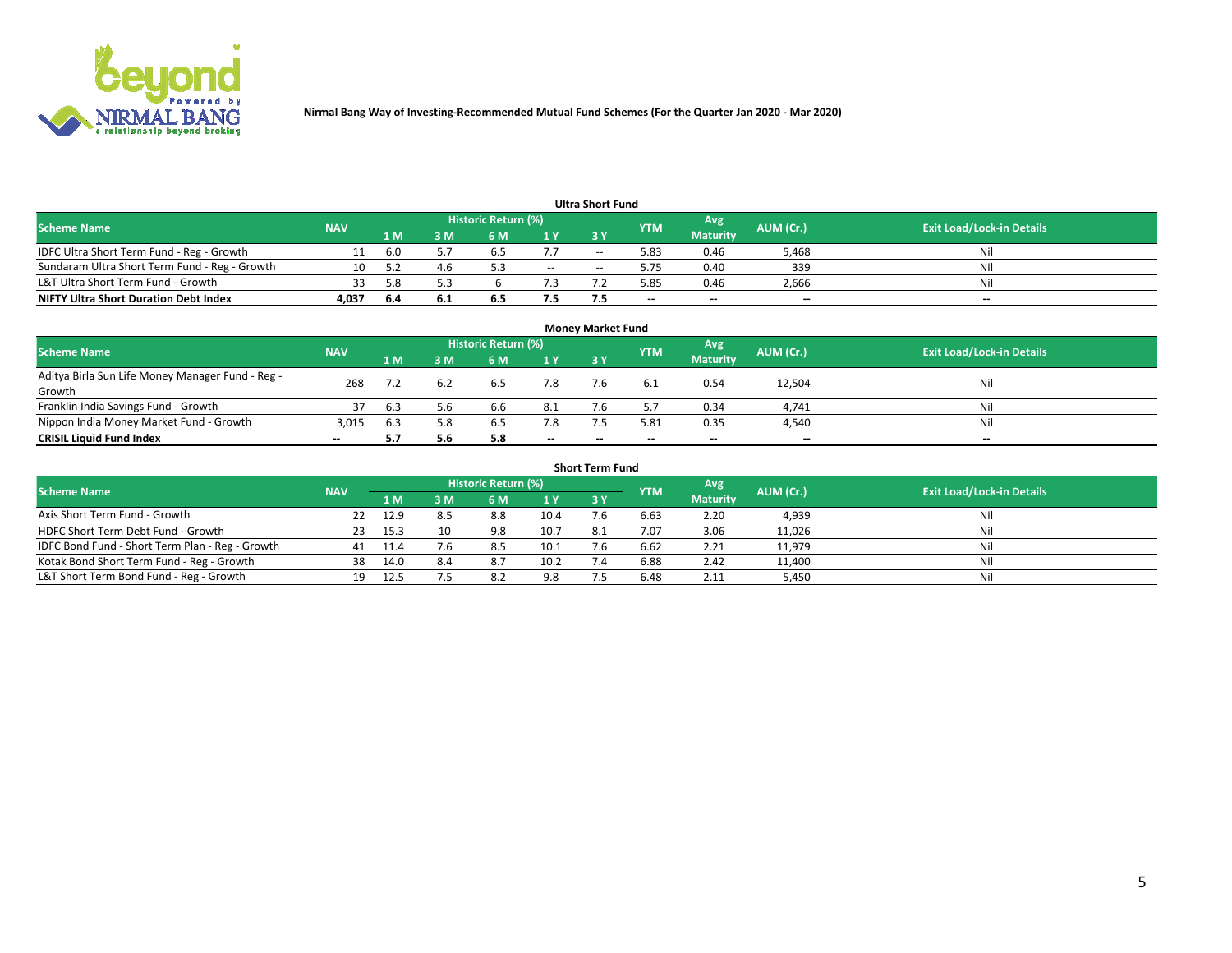

| <b>Low Duration Fund</b>                  |            |     |     |                            |     |  |            |                 |           |                                  |  |  |  |
|-------------------------------------------|------------|-----|-----|----------------------------|-----|--|------------|-----------------|-----------|----------------------------------|--|--|--|
| <b>Scheme Name</b>                        | <b>NAV</b> |     |     | <b>Historic Return (%)</b> |     |  | <b>YTM</b> | Avg             | AUM (Cr.) | <b>Exit Load/Lock-in Details</b> |  |  |  |
|                                           |            | 1 M | : M | 5 M                        | 1 V |  |            | <b>Maturity</b> |           |                                  |  |  |  |
| Axis Treasury Advantage Fund - Growth     | 2.245      |     |     |                            | 8.7 |  | 5.99       | 0.78            | 5,239     | Nil                              |  |  |  |
| Canara Robeco Savings Fund - Reg - Growth |            |     |     |                            |     |  | 5.87       | 0.80            | 1,135     | Nil                              |  |  |  |
| IDFC Low Duration Fund - Reg - Growth     |            |     |     |                            | 8.3 |  | 5.96       | 0.90            | 5.804     | Nil                              |  |  |  |

| <b>Banking &amp; PSU Bond Funds</b>            |            |      |      |                            |      |           |            |                 |           |                                  |  |  |  |
|------------------------------------------------|------------|------|------|----------------------------|------|-----------|------------|-----------------|-----------|----------------------------------|--|--|--|
| <b>Scheme Name</b>                             | <b>NAV</b> |      |      | <b>Historic Return (%)</b> |      |           | <b>YTM</b> | Avg             | AUM (Cr.) | <b>Exit Load/Lock-in Details</b> |  |  |  |
|                                                |            | 1 M  | sм   | 6 M                        | 71 Y | <b>3Y</b> |            | <b>Maturity</b> |           |                                  |  |  |  |
| HDFC Banking and PSU Debt Fund - Reg - Growth  |            | 16.4 | 9.8  | 10.1                       | 11.3 |           | 28         | 3.16            | 4,896     | Ni                               |  |  |  |
| Kotak Banking and PSU Debt Fund - Reg - Growth |            | 16.9 | 10.4 | 10                         | 11.9 |           | 6.93       | 3.29            | 4.553     | Ni                               |  |  |  |
| IDFC Banking & PSU Debt Fund - Reg - Growth    |            | 14.7 |      |                            | 12.7 |           |            | 3.10            | 13.030    | Ni                               |  |  |  |

| <b>Corporate Bond Funds</b>                         |            |                                                               |     |      |                                  |            |      |                 |        |                                                         |  |  |  |
|-----------------------------------------------------|------------|---------------------------------------------------------------|-----|------|----------------------------------|------------|------|-----------------|--------|---------------------------------------------------------|--|--|--|
| <b>Scheme Name</b>                                  | <b>NAV</b> | <b>Historic Return (%)</b><br>Avg'<br>AUM (Cr.)<br><b>YTM</b> |     |      | <b>Exit Load/Lock-in Details</b> |            |      |                 |        |                                                         |  |  |  |
|                                                     |            | 1 M                                                           | 3 M | 6 M  | 1 Y                              | <b>3 Y</b> |      | <b>Maturity</b> |        |                                                         |  |  |  |
| ICICI Prudential Corporate Bond Fund - Reg - Growth |            | 12.3                                                          | 8.9 |      | 10.5                             |            | 6.76 | 2.26            | 12,074 | Nil                                                     |  |  |  |
| L&T Triple Ace Bond Fund - Reg - Growth             |            | 30.8                                                          |     | 10.7 | 16.3                             | 8.7        | 7.59 | 8.39            | 2.474  | If redeemed bet. 0 Month to 3 Month; Exit Load is 0.5%; |  |  |  |
| Kotak Corporate Bond Fund - Std - Growth            | 2,682      | 10.0                                                          | 7.6 | 8.4  | 9.8                              |            | 6.63 | 1.62            | 4,523  | Nil                                                     |  |  |  |

| <b>Credit Risk Fund</b>                    |            |       |      |                            |      |    |            |                 |           |                                                           |  |  |  |
|--------------------------------------------|------------|-------|------|----------------------------|------|----|------------|-----------------|-----------|-----------------------------------------------------------|--|--|--|
| <b>Scheme Name</b>                         | <b>NAV</b> |       |      | <b>Historic Return (%)</b> |      |    | <b>YTM</b> | Avg             | AUM (Cr.) | <b>Exit Load/Lock-in Details</b>                          |  |  |  |
|                                            |            | 1 M   | IM   | 6 M                        | 1 Y  | 3Y |            | <b>Maturity</b> |           |                                                           |  |  |  |
| ICICI Prudential Credit Risk Fund - Growth | 22         | 16.1  |      | 11.6                       | 10.8 |    | 9.41       | 2.30            | 12,381    | If redeemed bet. 0 Year to 1 Year; Exit Load is 1%;       |  |  |  |
| Kotak Credit Risk Fund - Reg - Growth      | 22         | 16.0  | 10.2 | 10.6                       | 10.3 |    | 8.72       | 2.44            | 5,104     | If redeemed bet. 0 Year to 1 Year; Exit Load is 1%;       |  |  |  |
|                                            |            |       |      |                            |      |    |            |                 |           | If redeemed bet. 0 Month to 12 Month; Exit Load is 3%; If |  |  |  |
| SBI Credit Risk Fund - Growth              |            | -15.5 | 7.8  | 8.7                        |      | 69 | 8.58       | 2.38            | 5,055     | redeemed bet. 12 Month to 24 Month; Exit Load is 1.5%; If |  |  |  |
|                                            |            |       |      |                            |      |    |            |                 |           | redeemed bet. 24 Month to 36 Month; Exit Load is 0.75%;   |  |  |  |